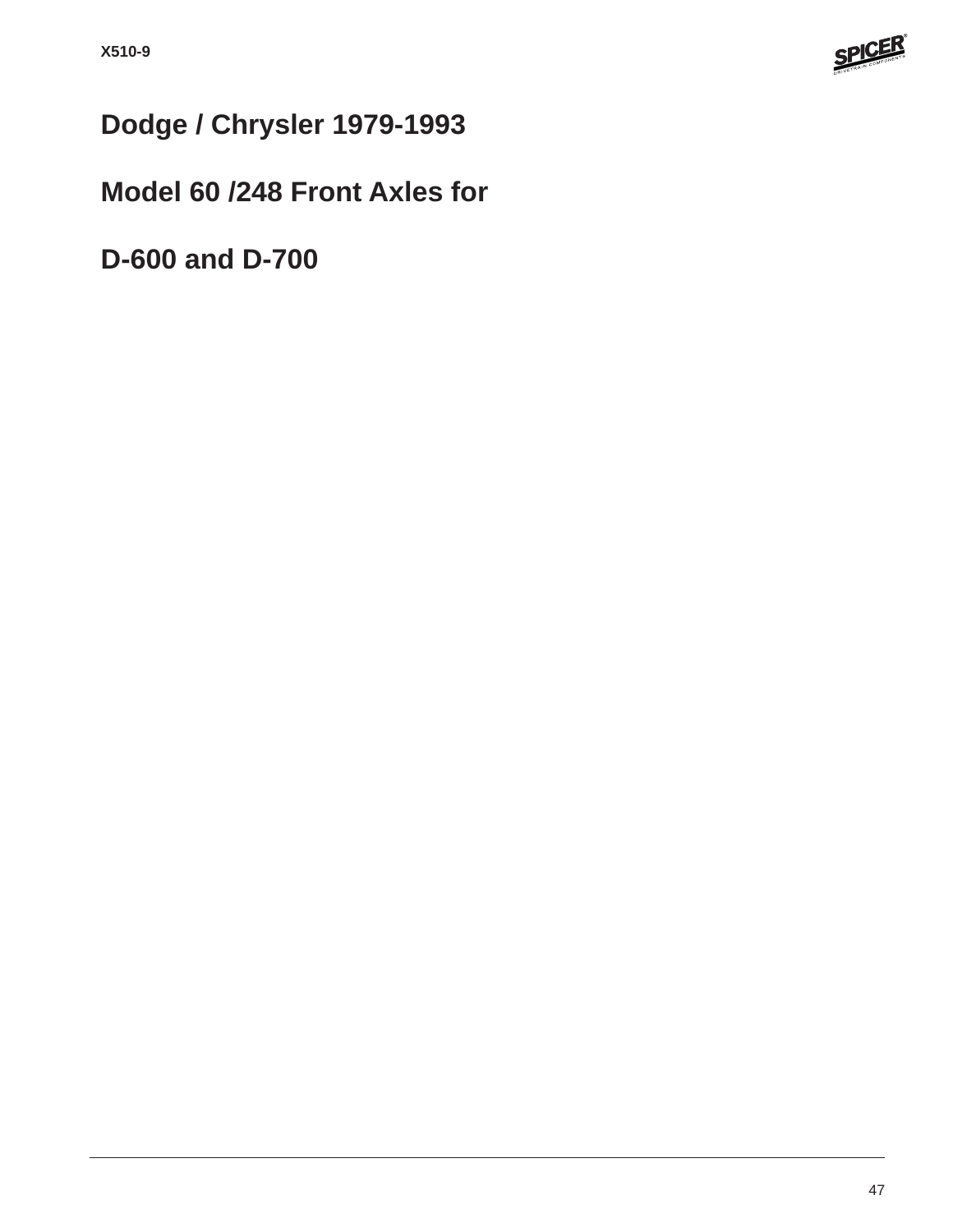

## **Exploded View Dodge Model 60 /248 Front Axles**



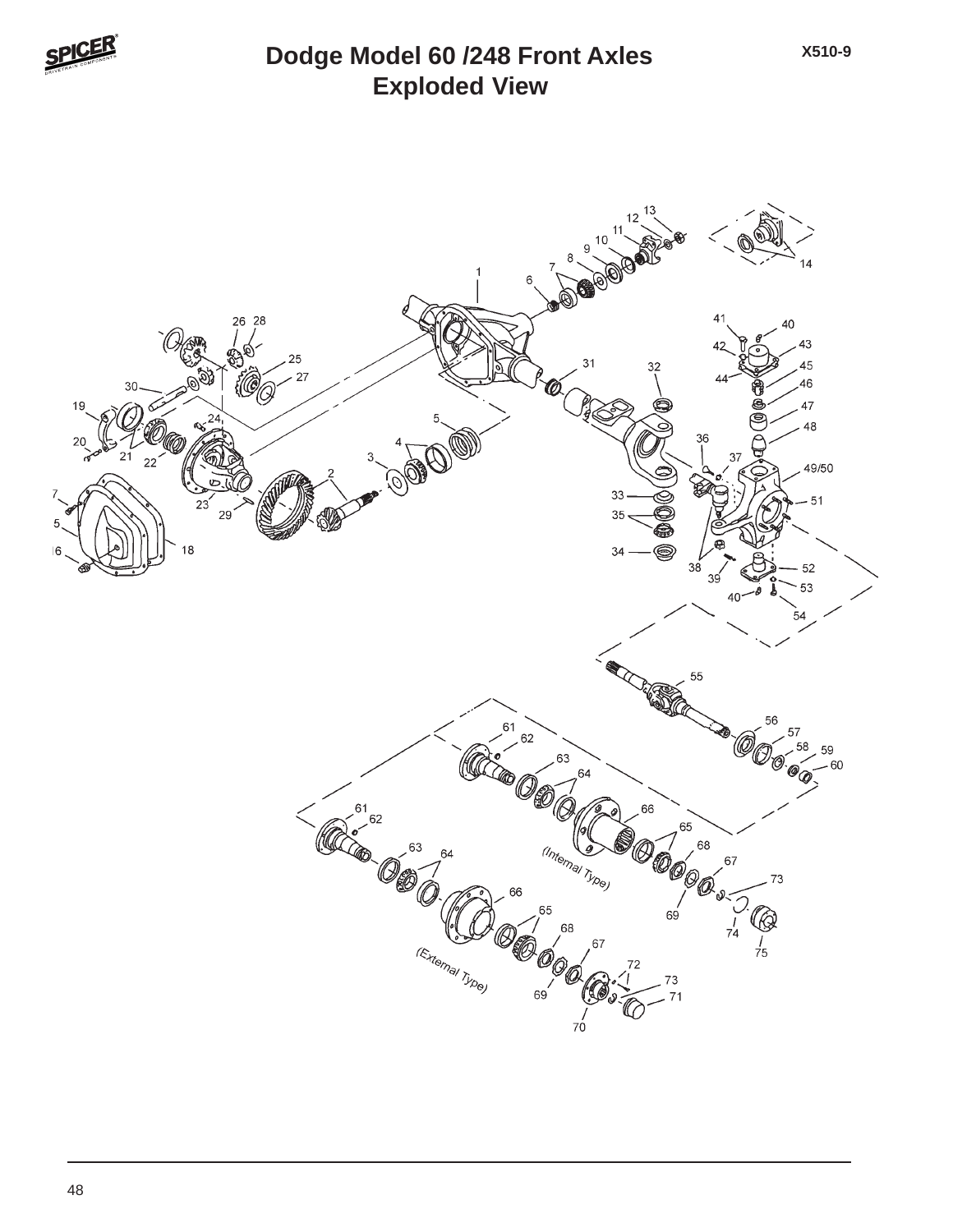#### **Parts Listing Dodge Model 60 /248 Front Axles**



| <b>ITEM</b><br>NO. | <b>PART</b><br><b>NUMBER</b> | <b>DESCRIPTION</b>                           | <b>ITEM</b><br>NO. | <b>PART</b><br><b>NUMBER</b> | <b>DESCRIPTION</b>                        |
|--------------------|------------------------------|----------------------------------------------|--------------------|------------------------------|-------------------------------------------|
| 1                  | $- (3)$                      | Housing - Axle Service                       | 37                 | 500381-5                     | Jam Nut                                   |
| $\overline{2}$     | $-$ (1)                      | Drive Pinion & Gear Assembly                 | 38                 | $- (5)$                      | Tie Rod Assembly                          |
| $\,$ 3 $\,$        | 34643                        | Slinger - Inner Pinion Bearing               | 39                 | $-$ (5)                      | <b>Cotter Pin</b>                         |
| $\overline{4}$     | 706046X                      | KIT - Inner Pinion Bearing                   | 40                 | 500175-4                     | Lube Fitting                              |
| 5                  | $- (4)$                      | <b>Inner Pinion Shims</b>                    | 41                 | 30875                        | Nut - Hex Tapered                         |
|                    |                              | (see shim packages)                          | 42                 |                              | Lockwasher - King Pin Cap (upper)         |
| 6                  | $- (4)$                      | <b>Outer Pinion Shims</b>                    |                    |                              | (not required on this model)              |
|                    |                              | (see shim packages)                          | 43                 | 38520                        | Arm - Steering (LH only)                  |
|                    | 708020                       | PKG - Diff & Pinion Bearing Shim             | 44                 | 37307                        | Gasket - King Pin Cap                     |
|                    |                              | (inc items 5,6,13,18,22)                     |                    | 620132                       | Cap - King Pin (Upper - RH only)          |
|                    | 706359X                      | PKG - Pinion Bearing Shim                    | 45                 | 37300                        | Spring - Pressure                         |
|                    |                              | (inc items 5,6,12,13,18)                     | 46                 | 620180                       | Spring Retainer                           |
| $\boldsymbol{7}$   | 706045X                      | KIT - Outer Pinion Bearing                   | 47                 | 41886                        | King Pin Bushing                          |
| 8                  | 42737                        | Thrustwasher - Bearing                       | 48                 | 37302                        | King Pin                                  |
| 9                  | 42449                        | Seal - Pinion Oil                            | 49                 | $-^{(3)}$                    | <b>Right Knuckle</b>                      |
| 10                 | 34592                        | Slinger - End Yoke                           | 50                 | $- (3)$                      | Left Knuckle                              |
| 11                 | $-^{(2)}$                    | End Yoke Assembly (inc 10)                   | 51                 | 37879                        | $Bolt - Hex$                              |
| 12                 | 30275                        | Washer - Pinion Nut                          | 52                 | 37299                        | King Pin Bearing Cap - Lower              |
| 13                 | 30271                        | <b>Pinion Nut</b>                            | 53                 | 500357-13                    | Lockwasher (King Pin Cap - lower)         |
| 14                 |                              | <b>Companion Flange Assembly</b>             | 54                 | 500412-13                    | Bolt - Hex (King Pin Cap - lower)         |
|                    | (2)                          | KIT - Carrier Cover                          | 55                 | 907967-1                     | Shaft & Joint Assembly - RH               |
|                    |                              | (inc items 15, 16, 17)                       |                    | 907967-2                     | Shaft & Joint Assembly - LH               |
| 15                 | $- (2)$                      | <b>Carrier Cover</b>                         | 56                 | 37308                        | Slinger - Spindle Yoke                    |
| 16                 | 43180                        | Plug - Carrier Cover                         |                    | 700014                       | KIT - Spindle Seal & Bearing              |
| 17                 | 34822                        | Bolt - Carrier Cover (qty 10)                |                    |                              | (inc items 57, 58, 59, 60)                |
| 18                 | 34687                        | Gasket - Carrier Cover                       |                    | 700013                       | KIT - Spindle                             |
| 19                 | $- (3)$                      | <b>Differential Bearing Cap</b>              |                    |                              | (inc items 57, 58, 59, 60, 61)            |
| 20                 | 48632-1                      | Bolt - Differential Bearing Cap              | 57                 | 620062                       | Oil Seal                                  |
| 21                 | 706047X                      | KIT - Differential Bearing                   | 58                 | 37312                        | Spacer - Wheel Bearing Spindle            |
| 22                 | 708012                       | PKG - Differential Brg Shim (inc 18)         | 59                 | 37311                        | Oil Seal (block-vee)                      |
| 23                 | $-$ (1)                      | Case - Differential                          | 60                 | 620063                       | Needle Bearing Assembly                   |
| 24                 | 30266                        | Bolt - Drive Gear (qty 12)                   | 61                 | 620061                       | Spindle - Wheel Bearing                   |
| 25                 | 35625                        | Gear - Differential                          | 62                 | 36880                        | Nut - Brake Mounting                      |
| 26                 | 34367                        | Pinion - Differential                        | 63                 | 48816                        | Oil Seal                                  |
| 27                 | 34729                        | Thrustwasher - Differential Gear             | 64                 | 706411X                      | KIT - Inner Wheel Bearing                 |
| 28                 | 34730                        | Thrustwasher - Differential Pinion           | 65                 | 706074X                      | KIT - Outer Wheel Bearing                 |
| 29                 | 44810                        | Lock - Differential Shaft                    | 66                 | $- (3)$<br>$- (2)$           | <b>Wheel Hub</b>                          |
| 30                 | 30263                        | Shaft - Differential                         | 67                 | $-^{(2)}$                    | Spindle Nut                               |
| 31                 | 36487                        | Seal & Guide Tube                            | 68                 |                              | Spindle Nut or Nut/Pin Assembly           |
|                    | 706395X                      | KIT - King Pin Parts (Lower)                 | 69                 | $-$ (2)<br>$-$ (2)           | Wheel Bearing Lockwasher                  |
|                    |                              | (inc items 32, 33, 34, 35)                   | 70                 | $-$ (2)                      | Axle Drive Flange                         |
| 32                 | 620058                       | King Pin Seal (Upper)                        | 71<br>72           | $-$ (2)                      | Hub Cap<br>Screw or Screw/Lockwasher Assy |
| 33<br>34           | 37305<br>41777               | <b>Grease Retainer</b><br>Oil Seal           | 73                 | 37730                        | Snap Ring (small)                         |
| 35                 | 706150X                      |                                              | 74                 | $-$ (2)                      | Snap Ring (large)                         |
| 36                 | 620143-3                     | KIT - King Pin Bearing (Lower)<br>Stop Screw | 75                 | $- (3)$                      | <b>Hub Lock Assembly</b>                  |
|                    |                              |                                              |                    |                              |                                           |
|                    |                              |                                              |                    |                              |                                           |
|                    |                              |                                              |                    |                              |                                           |
|                    |                              |                                              |                    |                              |                                           |

(1) See "Bill of Material Table" on next page

- (2) See "Variable Parts Table" within this section
- (3) Contact Vehicle Manufacturer

(4) Not Sold Separately

(5) See Spicer Chassis Catalog for part number and additional steering parts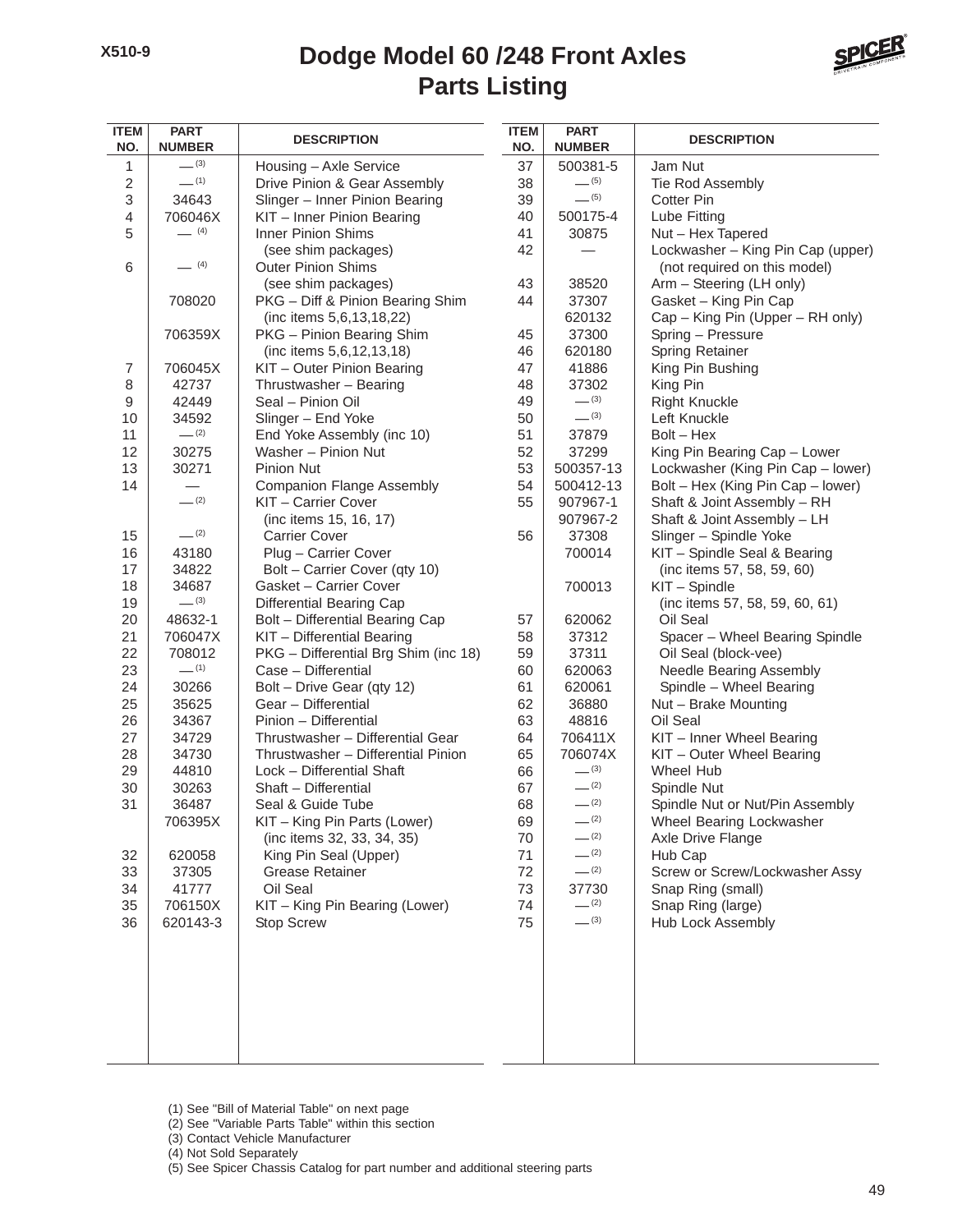

#### **Bill of Material Table Dodge Model 60 /248 Front Axles**

| <b>Differential</b><br><b>Bill of</b><br>Diff.<br>Ring Gear &<br><b>Right Hand</b><br>Ratio<br>Case Assy. Kit <sup>(8)</sup><br><b>Case Kit</b><br><b>Inner Parts Kit</b><br>Pinion Kit <sup>(7)</sup><br>Shaft Assy.<br><b>Material</b><br><b>Type</b><br>1979-80 D-600<br>603643-1<br>Standard<br>4.10<br>706033-3X<br>706180X<br>706040X<br>706702X<br>907967-1<br>706041X<br>603643-2<br>Standard<br>4.88<br>706033-5X<br>706182X<br>706702X<br>907967-1<br>603643-3<br>Standard<br>4.88<br>706033-5X<br>706182X<br>706041X<br>706702X<br>907967-1<br>603643-4<br>Standard<br>4.10<br>706033-3X<br>706180X<br>706040X<br>706702X<br>907967-1<br>603643-5<br>4.88<br>706033-5X<br>706182X<br>706041X<br>706702X<br>907967-1<br>Standard | <b>Left Hand</b><br>Shaft Assy.            |
|--------------------------------------------------------------------------------------------------------------------------------------------------------------------------------------------------------------------------------------------------------------------------------------------------------------------------------------------------------------------------------------------------------------------------------------------------------------------------------------------------------------------------------------------------------------------------------------------------------------------------------------------------------------------------------------------------------------------------------------------|--------------------------------------------|
|                                                                                                                                                                                                                                                                                                                                                                                                                                                                                                                                                                                                                                                                                                                                            |                                            |
|                                                                                                                                                                                                                                                                                                                                                                                                                                                                                                                                                                                                                                                                                                                                            |                                            |
|                                                                                                                                                                                                                                                                                                                                                                                                                                                                                                                                                                                                                                                                                                                                            |                                            |
|                                                                                                                                                                                                                                                                                                                                                                                                                                                                                                                                                                                                                                                                                                                                            | 907967-2                                   |
|                                                                                                                                                                                                                                                                                                                                                                                                                                                                                                                                                                                                                                                                                                                                            | 907967-2                                   |
|                                                                                                                                                                                                                                                                                                                                                                                                                                                                                                                                                                                                                                                                                                                                            | 907967-2                                   |
|                                                                                                                                                                                                                                                                                                                                                                                                                                                                                                                                                                                                                                                                                                                                            | 907967-2                                   |
|                                                                                                                                                                                                                                                                                                                                                                                                                                                                                                                                                                                                                                                                                                                                            | 907967-2                                   |
| 4.88<br>706033-5X<br>706182X<br>706041X<br>603643-6<br>Standard<br>706702X<br>907967-1                                                                                                                                                                                                                                                                                                                                                                                                                                                                                                                                                                                                                                                     | 907967-2                                   |
| 603643-8<br>4.10<br>706033-3X<br>706180X<br>706040X<br>706702X<br>907967-1<br>Standard                                                                                                                                                                                                                                                                                                                                                                                                                                                                                                                                                                                                                                                     | 907967-2                                   |
| 603643-9<br>Standard<br>5.86<br>706033-6X<br>706182X<br>706041X<br>706702X<br>907967-1                                                                                                                                                                                                                                                                                                                                                                                                                                                                                                                                                                                                                                                     | 907967-2                                   |
| 603643-10<br>4.10<br>706033-3X<br>706180X<br>706040X<br>706702X<br>907967-1<br>Standard                                                                                                                                                                                                                                                                                                                                                                                                                                                                                                                                                                                                                                                    | 907967-2                                   |
| 603643-11<br>Standard<br>4.56<br>706033-4X<br>706182X<br>706041X<br>706702X<br>907967-1                                                                                                                                                                                                                                                                                                                                                                                                                                                                                                                                                                                                                                                    | 907967-2                                   |
| 4.56<br>706182X<br>706041X<br>706702X<br>603643-12<br>Standard<br>706033-4X<br>907967-1                                                                                                                                                                                                                                                                                                                                                                                                                                                                                                                                                                                                                                                    | 907967-2                                   |
| 1981-85 D-600 & D-700                                                                                                                                                                                                                                                                                                                                                                                                                                                                                                                                                                                                                                                                                                                      |                                            |
| 610135-1<br>706033-3X<br>Standard<br>4.10<br>706180X<br>706040X<br>706702X<br>907967-1                                                                                                                                                                                                                                                                                                                                                                                                                                                                                                                                                                                                                                                     | 907967-2                                   |
| 610135-2<br>4.56<br>706033-4X<br>706182X<br>706041X<br>706702X<br>Standard<br>907967-1                                                                                                                                                                                                                                                                                                                                                                                                                                                                                                                                                                                                                                                     | 907967-2                                   |
| 610135-3<br>4.56<br>706033-4X<br>706182X<br>706041X<br>706702X<br>Standard<br>907967-1                                                                                                                                                                                                                                                                                                                                                                                                                                                                                                                                                                                                                                                     | 907967-2                                   |
| 610135-4<br>Standard<br>4.88<br>706033-5X<br>706182X<br>706041X<br>706702X<br>907967-1                                                                                                                                                                                                                                                                                                                                                                                                                                                                                                                                                                                                                                                     | 907967-2                                   |
| 1985-88 D-600 & D-700                                                                                                                                                                                                                                                                                                                                                                                                                                                                                                                                                                                                                                                                                                                      |                                            |
| 610236-1<br>706180X<br>706040X<br>706702X<br>Standard<br>4.10<br>706033-3X<br>907967-1                                                                                                                                                                                                                                                                                                                                                                                                                                                                                                                                                                                                                                                     | 907967-2                                   |
| 610236-2<br>Standard<br>4.56<br>706033-4X<br>706182X<br>706041X<br>706702X<br>907967-1                                                                                                                                                                                                                                                                                                                                                                                                                                                                                                                                                                                                                                                     | 907967-2                                   |
| 610236-3<br>4.56<br>706033-4X<br>706182X<br>706041X<br>706702X<br>907967-1<br>Standard                                                                                                                                                                                                                                                                                                                                                                                                                                                                                                                                                                                                                                                     | 907967-2                                   |
| 610236-4<br>4.88<br>706033-5X<br>706182X<br>706041X<br>706702X<br>Standard<br>907967-1                                                                                                                                                                                                                                                                                                                                                                                                                                                                                                                                                                                                                                                     | 907967-2                                   |
| 1989 D-600 & D-700                                                                                                                                                                                                                                                                                                                                                                                                                                                                                                                                                                                                                                                                                                                         |                                            |
| 610332-1<br>Standard<br>4.10<br>706033-3X<br>706180X<br>706040X<br>706702X<br>907967-1                                                                                                                                                                                                                                                                                                                                                                                                                                                                                                                                                                                                                                                     | 907967-2                                   |
| 610332-2<br>4.56<br>706033-4X<br>706182X<br>706041X<br>706702X<br>Standard<br>907967-1                                                                                                                                                                                                                                                                                                                                                                                                                                                                                                                                                                                                                                                     | 907967-2                                   |
| 610332-3<br>4.88<br>706033-5X<br>706182X<br>706041X<br>706702X<br>907967-1<br>Standard                                                                                                                                                                                                                                                                                                                                                                                                                                                                                                                                                                                                                                                     | 907967-2                                   |
| 610332-4<br>Standard<br>4.10<br>706033-3X<br>706180X<br>706040X<br>706702X<br>907967-1                                                                                                                                                                                                                                                                                                                                                                                                                                                                                                                                                                                                                                                     | 907967-2                                   |
| 1989-90 D-600                                                                                                                                                                                                                                                                                                                                                                                                                                                                                                                                                                                                                                                                                                                              |                                            |
| 610341-1<br>706033-3X<br>706180X<br>706040X<br>706702X<br>Standard<br>4.10<br>907967-1                                                                                                                                                                                                                                                                                                                                                                                                                                                                                                                                                                                                                                                     | 907967-2                                   |
| 706033-4X<br>706041X<br>610341-2<br>Standard<br>4.56<br>706182X<br>706702X<br>907967-1                                                                                                                                                                                                                                                                                                                                                                                                                                                                                                                                                                                                                                                     | 907967-2                                   |
| 610341-3<br>4.88<br>706033-5X<br>706182X<br>706041X<br>Standard<br>706702X<br>907967-1                                                                                                                                                                                                                                                                                                                                                                                                                                                                                                                                                                                                                                                     | 907967-2                                   |
| 4.10<br>610341-4<br>Standard<br>706033-3X<br>706180X<br>706040X<br>706702X<br>907967-1                                                                                                                                                                                                                                                                                                                                                                                                                                                                                                                                                                                                                                                     | 907967-2                                   |
| 1991-91 1/2 D-600                                                                                                                                                                                                                                                                                                                                                                                                                                                                                                                                                                                                                                                                                                                          |                                            |
| 610357-1<br>Standard<br>706180X<br>4.10<br>706033-3X<br>706040X<br>706702X<br>907967-1                                                                                                                                                                                                                                                                                                                                                                                                                                                                                                                                                                                                                                                     | 907967-2                                   |
| 610357-2<br>706182X<br>Standard<br>4.56<br>706033-4X<br>706041X<br>706702X<br>907967-1                                                                                                                                                                                                                                                                                                                                                                                                                                                                                                                                                                                                                                                     | 907967-2                                   |
| 610357-3<br>4.88<br>706182X<br>706041X<br>706702X<br>Standard<br>706033-5X<br>907967-1                                                                                                                                                                                                                                                                                                                                                                                                                                                                                                                                                                                                                                                     | 907967-2                                   |
| 610357-4<br>Standard<br>706180X<br>706040X<br>706702X<br>4.10<br>706033-3X<br>907967-1                                                                                                                                                                                                                                                                                                                                                                                                                                                                                                                                                                                                                                                     | 907967-2                                   |
| 610357-5<br>706180X<br>706040X<br>706702X<br>Standard<br>3.54<br>706033-1X<br>907967-1                                                                                                                                                                                                                                                                                                                                                                                                                                                                                                                                                                                                                                                     | 907967-2                                   |
| 610357-6<br>Standard<br>706033-1X<br>706180X<br>706040X<br>706702X<br>907967-1<br>3.54                                                                                                                                                                                                                                                                                                                                                                                                                                                                                                                                                                                                                                                     | 907967-2                                   |
| 706182X<br>610357-7<br>Standard<br>4.56<br>706033-4X<br>706041X<br>706702X<br>907967-1                                                                                                                                                                                                                                                                                                                                                                                                                                                                                                                                                                                                                                                     | 907967-2                                   |
|                                                                                                                                                                                                                                                                                                                                                                                                                                                                                                                                                                                                                                                                                                                                            |                                            |
| 1992 D-600 (Dead Front)<br>610398-2<br>Standard                                                                                                                                                                                                                                                                                                                                                                                                                                                                                                                                                                                                                                                                                            |                                            |
| 4.56<br>$\overline{\phantom{0}}$<br>۰<br>$\overline{\phantom{a}}$<br>-<br>610398-4<br>Standard<br>4.10<br>$\qquad \qquad \blacksquare$<br>$\overline{\phantom{a}}$                                                                                                                                                                                                                                                                                                                                                                                                                                                                                                                                                                         | $\overline{\phantom{a}}$<br>$\overline{a}$ |
| 610398-5<br>4.56<br>Standard<br>$\overline{a}$<br>-<br>-                                                                                                                                                                                                                                                                                                                                                                                                                                                                                                                                                                                                                                                                                   |                                            |
| -<br>-<br>610398-6<br>Standard<br>3.54<br>$\overline{\phantom{a}}$<br>-                                                                                                                                                                                                                                                                                                                                                                                                                                                                                                                                                                                                                                                                    | -                                          |
| 610398-7<br>Standard<br>4.56<br>$\overline{\phantom{a}}$<br>$\overline{\phantom{a}}$<br>$\overline{\phantom{a}}$<br>$\overline{a}$<br>-                                                                                                                                                                                                                                                                                                                                                                                                                                                                                                                                                                                                    | $\overline{\phantom{a}}$                   |
|                                                                                                                                                                                                                                                                                                                                                                                                                                                                                                                                                                                                                                                                                                                                            |                                            |
|                                                                                                                                                                                                                                                                                                                                                                                                                                                                                                                                                                                                                                                                                                                                            |                                            |
|                                                                                                                                                                                                                                                                                                                                                                                                                                                                                                                                                                                                                                                                                                                                            |                                            |

(7) See Ring Gear & Pinion Kits in XGI Catalog for ratio & tooth combinations.

See Differential Case Assy Kits in XGI Catalog for spline data & ratios.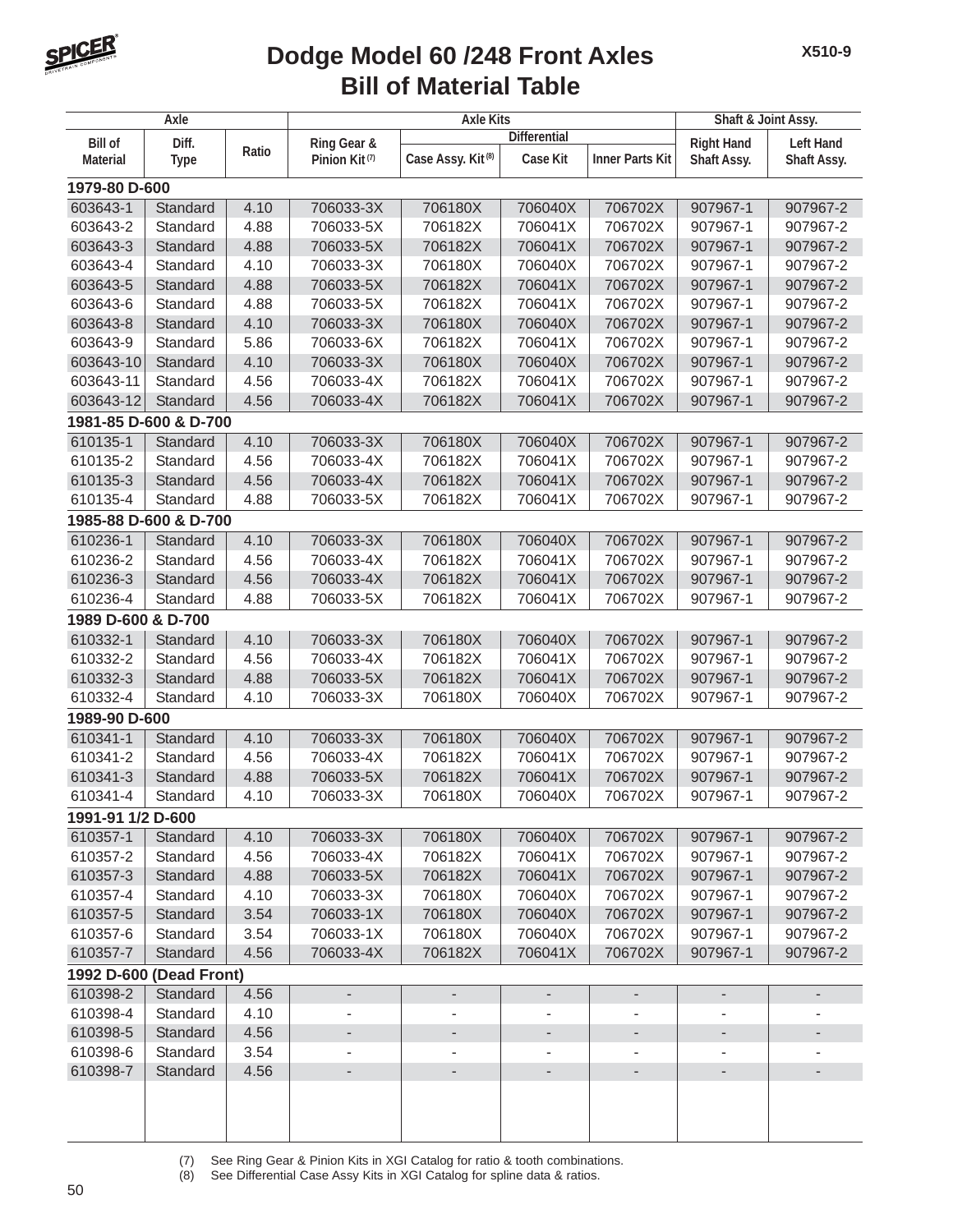#### **Bill of Material Table Dodge Model 60 /248 Front Axles**



| Axle                   |                           |              | <b>Axle Kits</b>                         |                               |                    |                        | Shaft & Joint Assy.              |                      |
|------------------------|---------------------------|--------------|------------------------------------------|-------------------------------|--------------------|------------------------|----------------------------------|----------------------|
| <b>Bill of</b>         |                           |              | <b>Differential</b>                      |                               |                    | <b>Left Hand</b>       |                                  |                      |
| <b>Material</b>        | Diff.<br><b>Type</b>      | Ratio        | Ring Gear &<br>Pinion Kit <sup>(7)</sup> | Case Assy. Kit <sup>(8)</sup> | <b>Case Kit</b>    | <b>Inner Parts Kit</b> | <b>Right Hand</b><br>Shaft Assy. | Shaft Assy.          |
|                        | 1992-92 1/2 D-600 & D-700 |              |                                          |                               |                    |                        |                                  |                      |
| 610430-1               | Standard                  | 4.56         | 706033-4X                                | 706182X                       | 706041X            | 706702X                | 907967-1                         | 907967-2             |
| 610430-2               | Standard                  | 4.10         | 706033-3X                                | 706180X                       | 706040X            | 706702X                | 907967-1                         | 907967-2             |
| 610430-3               | Standard                  | 3.54         | 706033-1X                                | 706180X                       | 706040X            | 706702X                | 907967-1                         | 907967-2             |
| 610430-4               | Standard                  | 4.10         | 706033-3X                                | 706180X                       | 706040X            | 706702X                | 907967-1                         | 907967-2             |
| 1993 D-600 & D-700     |                           |              |                                          |                               |                    |                        |                                  |                      |
| 610405-1               | Standard                  | 4.10         | 706033-3X                                | 706180X                       | 706040X            | 706702X                | 907967-1                         | 907967-2             |
| 610405-2               | Standard                  | 4.56         | 706033-4X                                | 706182X                       | 706041X            | 706702X                | 907967-1                         | 907967-2             |
| 610405-4               | Standard                  | 4.10         | 706033-3X                                | 706180X                       | 706040X            | 706702X                | 907967-1                         | 907967-2             |
| 610405-5               | Standard                  | 3.54         | 706033-1X                                | 706180X                       | 706040X            | 706702X                | 907967-1                         | 907967-2             |
| 610405-6               | Standard                  | 3.54         | 706033-1X                                | 706180X                       | 706040X            | 706702X                | 907967-1                         | 907967-2             |
| 610405-7               | Standard                  | 4.56         | 706033-4X                                | 706182X                       | 706041X            | 706702X                | 907967-1                         | 907967-2             |
| 610405-8               | Standard                  | 3.54         | 706033-1X                                | 706180X                       | 706040X            | 706702X                | 907967-1                         | 907967-2             |
| 610405-9               | Standard                  | 4.10         | 706033-3X                                | 706180X                       | 706040X            | 706702X                | 907967-1                         | 907967-2             |
| 610405-10              | Standard                  | 4.56         | 706033-4X                                | 706182X                       | 706041X            | 706702X                | 907967-1                         | 907967-2             |
| 610405-11              | Standard                  | 3.54         | 706033-1X                                | 706180X                       | 706040X            | 706702X                | 907967-1                         | 907967-2             |
| 610405-12<br>610405-13 | Standard<br>Standard      | 4.10<br>4.56 | 706033-3X<br>706033-4X                   | 706180X<br>706182X            | 706040X<br>706041X | 706702X<br>706702X     | 907967-1<br>907967-1             | 907967-2<br>907967-2 |
|                        |                           |              |                                          |                               |                    |                        |                                  |                      |
|                        |                           |              |                                          |                               |                    |                        |                                  |                      |

(7) See Ring Gear & Pinion Kits in XGI Catalog for ratio & tooth combinations.

(8) See Differential Case Assy Kits in XGI Catalog for spline data & ratios.